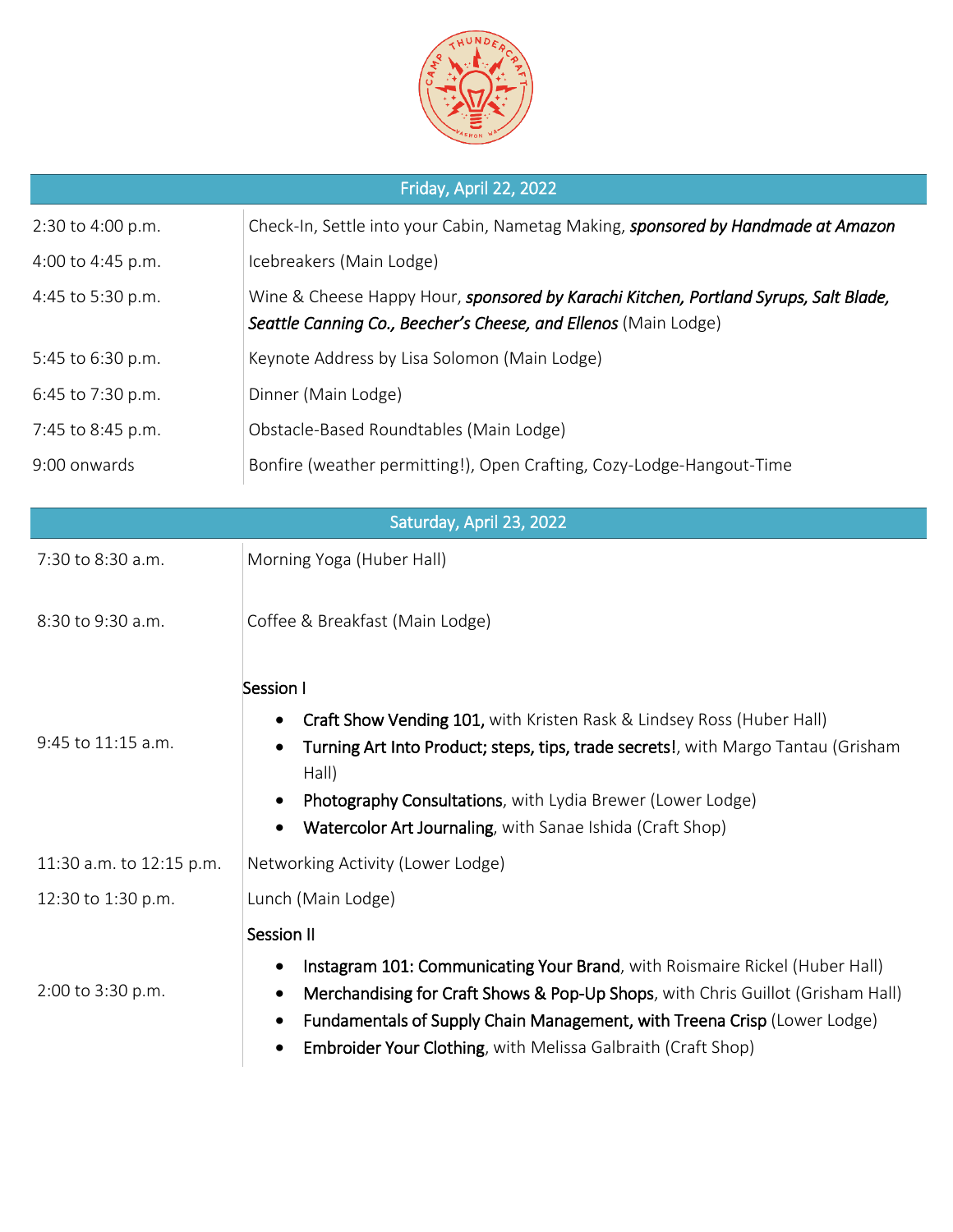|                   | Free time!                                                                                                                                                   |  |
|-------------------|--------------------------------------------------------------------------------------------------------------------------------------------------------------|--|
| 3:30 to 4:30      | Go for a little hike or beach walk, take some time to yourself, hang out with a new friend,<br>open crafting in the Main Lodge, whatever you'd like or need! |  |
| 4:30 to 6:00 p.m. | Session III                                                                                                                                                  |  |
|                   | Brick & Mortar Basics, with Diana Naramore (Lower Lodge)                                                                                                     |  |
|                   | Record-Keeping for Your Small Business, with Lindsey Ross (Huber Hall)<br>$\bullet$                                                                          |  |
|                   | Price Your Products Profitably, with Chris Guillot (Grisham Hall)                                                                                            |  |
|                   | Tie Dye as De-Stressing Therapy, with Kanda Mbenza-Ngoma (Craft Shop)                                                                                        |  |
| 6:00 to 7:00 p.m. | Dinner (Main Lodge)                                                                                                                                          |  |
| 7:30 to 8:30 p.m. | Iron Craft Activity (Main Lodge)                                                                                                                             |  |
|                   | Personal Reflection/Letter Writing Activity, sponsored by Flying Bird Botanicals, Jonboy                                                                     |  |
| 8:30 to 9:15 p.m. | Caramels, Macrina Bakery                                                                                                                                     |  |
| 9:15 onwards      | Social time and s'mores, & hopefully a bonfire!                                                                                                              |  |

| Sunday, April 24, 2022      |                                                                                                                                                                                                                                                                                                                   |  |
|-----------------------------|-------------------------------------------------------------------------------------------------------------------------------------------------------------------------------------------------------------------------------------------------------------------------------------------------------------------|--|
| 8:30 to 9:30 a.m.           | Breakfast (please be packed up by the time you arrive for the meal)                                                                                                                                                                                                                                               |  |
| $9:45$ a.m. to $11:15$ a.m. | Session IV<br><b>Intro to E-commerce, with Celestial Sipes (Grisham Hall)</b><br>٠<br>Scale Up your Business, Team and Mindset, with Tiffany Ju (Huber Hall)<br>$\bullet$<br>Money Matters, with Domonique Juleon (Lower Lodge)<br>$\bullet$<br>Visible Mending/Visible Darning, with Erin Eggenburg (Craft Shop) |  |
| 11:15 a.m. to 12:00 p.m.    | White Elephant Gift Exchange (Grisham Hall)                                                                                                                                                                                                                                                                       |  |
| 12:00 a.m. to 12:30 p.m.    | Group Photo (Meet outside of Main Lodge)                                                                                                                                                                                                                                                                          |  |
| $12:30 - 1:30$ p.m.         | Lunch (Main Lodge)                                                                                                                                                                                                                                                                                                |  |